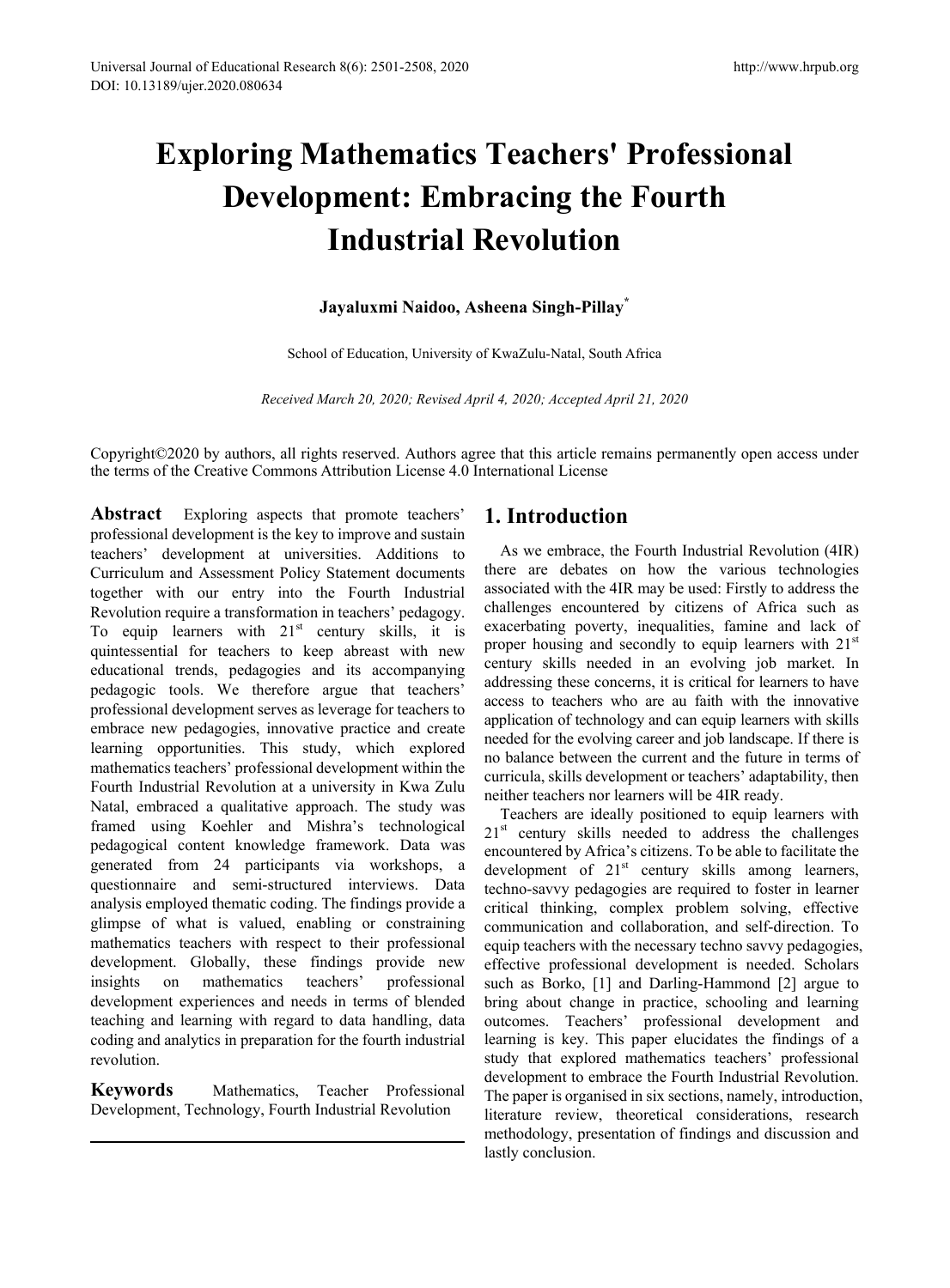#### **1.1. Literature Review**

This section focuses on three aspects, the Fourth Industrial Revolution, professional development and teaching with technologies.

# **1.2. Fourth Industrial Revolution**

While the first, second and third revolutions were driven by steam power, electricity and electronics (computers and internet), 4IR is driven by artificial intelligence (AI), which refers to computers that can "think" like humans, recognising complex patterns, processing information and drawing conclusion, big data, robotics and the internet of things. In other words, the Fourth Industrial Revolution interfaces the physical and virtual world. This interface allows for global innovation and the flourishing of an interconnected economy. Previously co-workers and learners sat at desks alongside each other to collaborate. However, in the 4IR virtual, global collaborations is just a zoom meeting or google search away.

According to Schwab [3], the Fourth Industrial Revolution is a technological revolution that has altered our vey being in terms of how we live and work. Key to the 4IR is the reality that the youth of today will no longer start a career path or grow in one role, roles will change regularly. Moreover, within the 4IR the most important skill by far is the ability to (re)learn in order to navigate the major technological, environmental, economic and societal changes. The 4IR affects the roles that universities and colleges play in preparing youth for the workforce for this new world. The critical question, therefore, is whether schools are preparing the youth to apply these key characteristics in the workplace along with the digital skills needed to face the future.

#### **1.3. Professional Development**

Teachers' professional learning is necessary to develop the key critical  $21<sup>st</sup>$  century skills learners require to navigate their way through the 4IR--a critical way to support the increasingly complex skills learners need to learn in order to succeed in the 21<sup>st</sup> century and the 4IR. Teachers' professional learning can occur in formal and informal settings. Formal settings according to Timperley [4] include professional development programmes, teaching research group and formal mentoring programmes while informal settings include peer teaching, collaborative planning, and mentoring between colleagues [Little,5]. In whatever form teachers' professional learning may occur, evidence suggest that professional development is best when it is entrenched in teachers' specific subject areas [Darling-Hammond et al.,6]

Avalos [7] and Yoon et al. [8] assert that over the last decade there has been an interest in mathematics teachers' professional development and its resultant effect on teachers' learning and learners. To elaborate reference is

made to Liang et al. [9] cross sectional study that explored fourth and eighth grade mathematics teachers' participation in professional development and its influence on learners' achievement. These scholars' findings confirm the positive relationship between teachers' professional development (that focuses on Mathematics content, pedagogies, use of technology to develop  $21<sup>st</sup>$  century skills as well as knowledge of the curriculum) and increase in learners' achievement in Mathematics.

Likewise, Unal et al. [10] analysed data from the TIMSS 2007 test, of participants from Turkey, and concluded that mathematics teachers' professional development impacted learners' performance positively. Studies by Kwon and Ju [11] and Desimone [12] report on the positive correlations between teachers' professional development / learning and learners' achievement. The above studies highlight the importance of teachers having deep content knowledge, appropriate pedagogies, in-depth knowledge of the curriculum and learners.

## **1.4. Use of Technologies**

Technology has been used to facilitate learners' learning for decades and thus forms an indispensable tool in the classroom. Teaching and learning with technologies is fast becoming a norm in most schools, OECD [13]. The types of technologies available to teachers as their daily teaching resources are evolving rapidly, for example, mobile laptop computers, tablet devices and smartphones now as part of the educational context.

Learning with technologies provides learners with important grounding for later in life. Even though many learners have been born in a digital era, many of them are not competent or skillful users of technology Bennett [14]. Hence, it is important for learners to be technology savvy and technology literate to be able to participate in society using different modes of communication OECD [13]. Thus it is necessary to integrate technology into teachers' pedagogy and the learning process. Presently, technology is regarded as being distinct from teaching and learning and professional development workshops generally explain how to use technology but not how and when to embrace technology within classrooms. Hence, there is a need to create learning opportunities for teachers to embed technology into their pedagogy.

#### **1.5. Theoretical Considerations**

As we embrace the 4IR, employing technology-based pedagogy is essential in that it provides teachers with various approaches that accommodate different learning styles within an educational context. Moreover, when technology-based pedagogy is integrated credibly into mathematics classrooms, it is beneficial in delivering content Joshi [15]. Within the context of this study, pedagogic strategies that include the use of computers,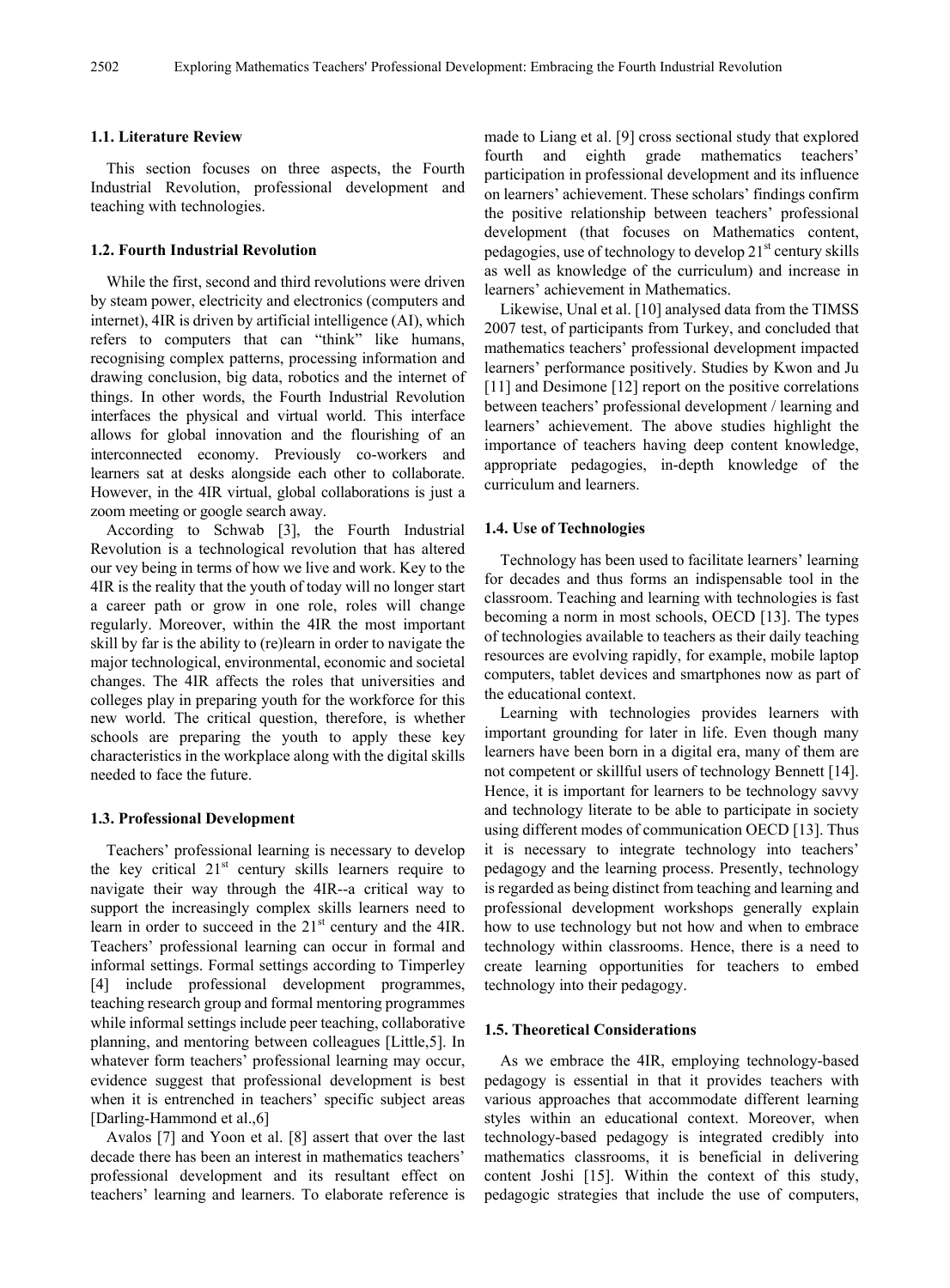web-based technology, the internet and the use of Information and Communication Technology (ICT) are regarded as technology-based pedagogy.

However, one must concede that while there are many challenges associated to the use of technology-based pedagogy, technology-mediated research is an emerging domain within education Dunne [16]. Since technology is used as a tool for pedagogy Qing [17], teachers' knowledge, discussion and engagement are essential to ensure that technology-based tools are used applicably. Similarly, Mishra and Koehler [18] proposed that new technologies extend both opportunities and challenges for teachers.

Thus, when using technology-based tools, a teacher ought to be efficient at using these tools successfully within their educational context. Knowing how to use appropriate technology-based tools to facilitate the learning of content is known as technological pedagogical content knowledge (TPACK) Koh [19]. The basis of this framework is that teaching is multifaceted and necessitates numerous categories of intersecting knowledge as illustrated in Figure 1.



**Figure 1.** The TPACK framework. Adapted from20 Koehler, Mishra, Akcaoglu and Rosenberg, $(2013, p. 3<sup>1</sup>)$  $(2013, p. 3<sup>1</sup>)$  $(2013, p. 3<sup>1</sup>)$  [20]

The concepts within the TPACK framework as defined by Mishra, and Koehler [18, p. 63] are theorised in this study as follows: Content Knowledge is knowledge of the mathematics concepts (for example statistics with respect to data handling, data coding and analytics) that were discussed during the workshop. Pedagogical Knowledge is knowledge of how to teach data handling, data coding and analytics for effective learning. Technology knowledge is knowledge about the technology-based tools that were used during the workshops. These technology-based tools

 $\overline{a}$ 

included the document camera, the laptop, the data projector and the smart phone. Pedagogical Content Knowledge is knowledge of pedagogy for teaching data handling, data coding and analytics; Technological Content Knowledge is understanding which technology-based tools are appropriate for the teaching and learning of data handling, data coding and analytics. In other words, it is Technological Pedagogical Knowledge that is the knowledge essential for understanding the challenges and strengths of using technology-based tools. In other words, it is knowledge about teaching mathematics concepts with specific technology-based tools (the document camera, the laptop, the data projector and the smart phone) effectively.

Thus, the TPACK framework undergirded this study which explored participants' knowledge development as they interacted during the workshops. During the workshops, the participants were engaged with tasks which were designed to advance both mathematics content knowledge, pedagogical knowledge and technological knowledge. Thus, the TPACK framework was embraced to understand the types of knowledge that the teachers were accessing during the workshops to develop, support and advance their professional development.

# **2. Research Methodology**

This qualitative study which sought to explore mathematics teachers' professional development to embrace the Fourth Industrial Revolution (4IR) was located within an interpretive paradigm. Data was generated using interactive workshops, questionnaires and semi-structured interviews.

# **2.1. Ethical Issues**

Permission was sought from the participating university's research office. Participants were provided with an informed consent form detailing the purpose and process of the study. They were informed of their right to withdraw from the study, the duration of the interviews and that the interviews were to be audio recorded. Furthermore, the anonymity and confidentiality of participants were guaranteed using pseudonyms. Each participant was assigned a code 'P' representing Participant and a number.

#### **2.2. The Participants**

The population for the study were Bachelor of Education Honours, Masters and Doctoral mathematics education students registered at the participating university. In total there were 38 students who registered to pursue postgraduate studies in mathematics education. All participants were mathematics school teachers. Of the 38 postgraduate students who were invited to participate, only 29 accepted the invitation to participate in the study. Five

<span id="page-2-0"></span><sup>1</sup> Reproduced by permission of the publisher, © 2012 by tpack.org: http://tpack.org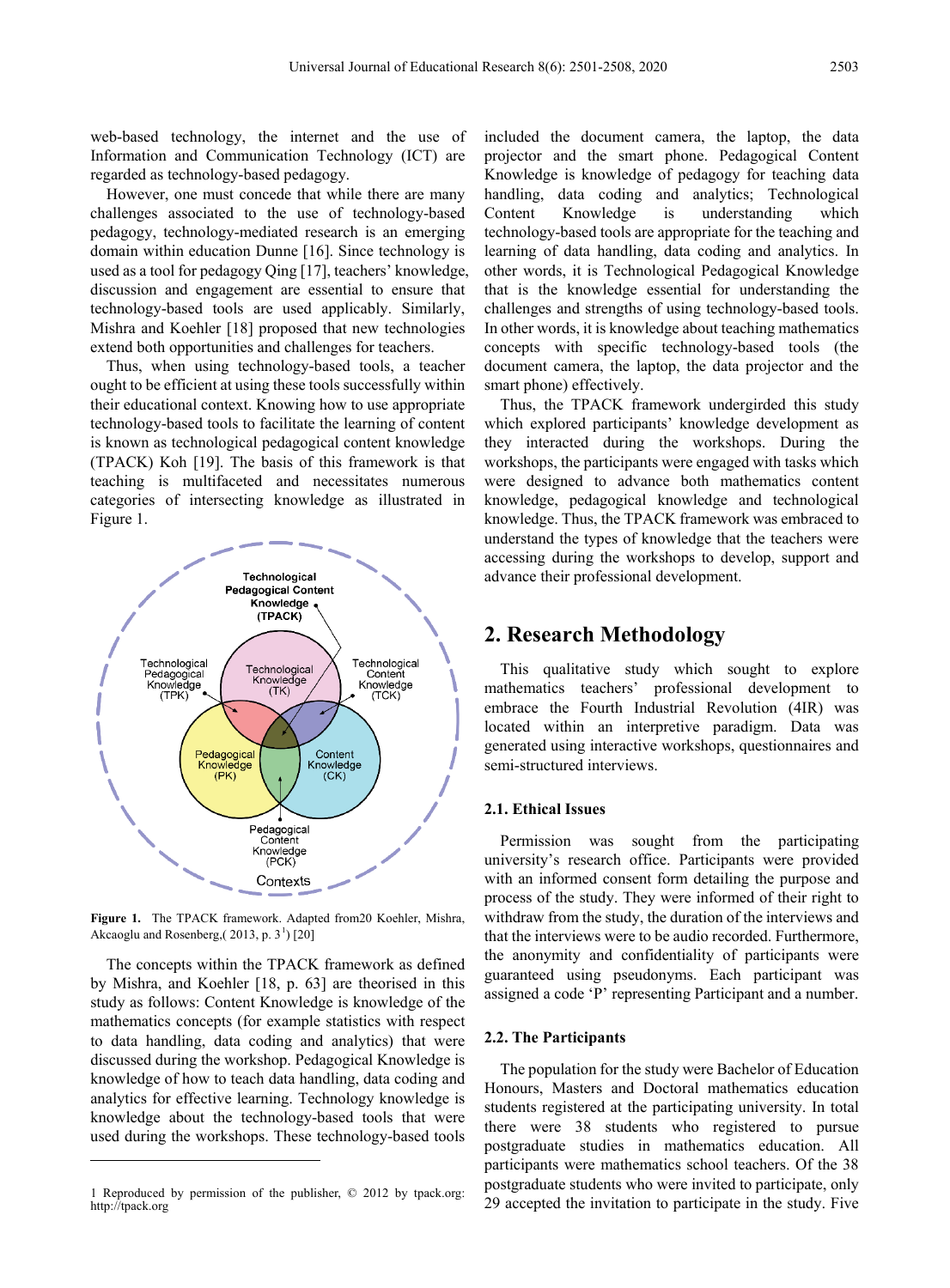of the 29 participants were randomly selected for the pilot study. Data was generated through workshops, a questionnaire and semi-structured interview schedules.

## **2.3. The Pilot Study**

A pilot study was undertaken to ensure the validity and reliability of the research process and the research instruments. Conducting the workshops and administering the questionnaire during the pilot study increased validity and reliability since aspects of the workshop and questionnaire were modified. For example, through the pilot study it was observed that there was an error during the demonstration for the second workshop. Thus, this led to the modification of this demonstration. In addition, some participants in the pilot study were uncertain of what was required for certain questions on the questionnaire. Subsequently, questions were rephrased to eliminate ambiguity and to ensure that each question was clear. The language used was clear, simple and specific to enhance reliability.

#### **2.4. The Research Process and Tools**

#### 2.4.1. Workshops

Two workshops were conducted with 24 participants. These workshops were facilitated by the researchers and held on two Saturdays during the first semester of the 2018 academic year.

The workshops focused on:

- 1. Exploring blended teaching and learning during data handling the mathematics classroom
- 2. An introduction to data coding and analytics.

At each workshop, participants had access to teaching notes, sample lesson plans, sample assessments and demonstrations of how technology-based pedagogy could be embedded effectively within mathematics classrooms in order to embrace the 4IR. Participants were informed at the end of the second workshop in 2018 that they would be invited to complete a questionnaire on what they have learnt during the workshop. The questionnaire was designed to gain insight into the pedagogical occurrences in each participants' classroom after they had participated in both workshops.

#### 2.4.2. The Questionnaire

Subsequently, a questionnaire comprising of three sections was distributed to the 24 participants. Section one and two paid attentions to the profile and the infrastructure of the schools at which each participant taught, in order to identify the context and social background of each school.

<span id="page-3-0"></span>The third section of the questionnaire concentrated on each participant's profile, to ascertain the experience and exposure each participant had with respect to embracing the 4IR. Biographical data with regard to each participant's training, qualifications with respect to using

technology-based tools in the classroom, professional development, professional bodies to which each participant belonged was sought in section three. The above information was considered important for re-envisioning the curriculum for teachers' professional development and preparation at institutes of Higher Education.

Although 24 participants attended the two interactive workshops, only 15 of the 24 participants who completed and handed in the questionnaire ate were willing to be interviewed. The 9 participants who did not submit the questionnaire citied high workloads, inability to balance study, work and family commitments as factors that prevented them from participating in the study. Consequently, these 15 participants were interviewed using a semi-structured interview schedule.

#### 2.4.3. The Semi-Structured Interviews

All interviews were audio recorded and transcribed verbatim. Transcripts were sent to participants to ensure the accuracy and validity of what was stated during the interview. This is known as member checking. The interviews allowed for the probing of questionnaire responses and to gain insights on each participant's professional development to embrace the 4IR. The duration of each individual interview was 45 minutes. Interviews were schedule to suit the participants' availability.

#### **2.5. Data Analysis**

1

All data generated was read and re-read many times before coding could begin. Open coding was used to analyse the data. The purpose of this type of open coding was to reveal unanticipated insights from participants focusing on their professional development to embrace the 4IR. Secondly, all codes were re-examined across data set to note each participant's professional development. Finally, the convergences and divergences between the participants' responses were noted.

# **3. Presentation of Findings and Discussion**

The majority (80%) of the participants utilised technology-based tools for the effective teaching and learning of mathematics in their classrooms. This alluded to the notion that they felt empowered to embrace the 4IR. Based on the interview responses, the participants who did not use technology-based tools in their teaching (20%) attributed this to the lack of facilities and resources at their schools. The participants (P3, P9 and P13)<sup>[2](#page-3-0)</sup> stated that the

<sup>2</sup> Codes were assigned to each participant to ensure anonymity of the participants. Each participant was assigned a number from  $1 - 15$  as they submitted their completed questionnaires: P 3: Participant 3, this was the third of the fifteen participants who submitted their completed questionnaire. P 9: Participant 9, this was the ninth of the fifteen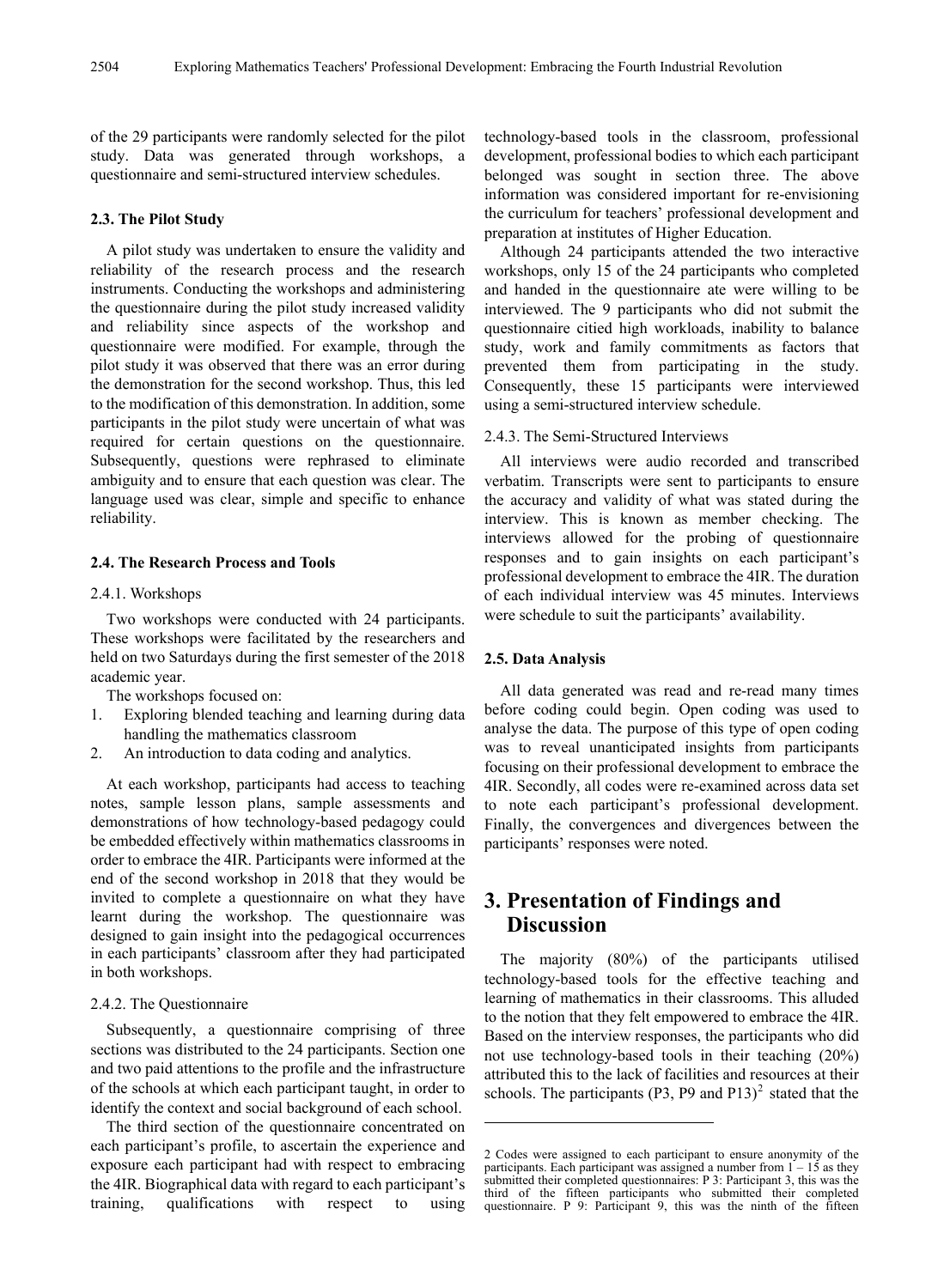absence of resources and facilities did not allow them the freedom of choosing to use technology-based tools in the classroom. Two major themes emerged from the analysis of interviews and questionnaire responses, namely transformation of pedagogy and reflective practice.

## **3.1. Transformation of Pedagogy**

Based on the data analysed, the participants indicated that participating in the workshops allowed them the opportunity to transform their pedagogy within their classrooms. Two categories emerged within the theme of Transformation of pedagogy:

- Reorganising existing pedagogy
- Acquiring new knowledge and improving pedagogy

## 3.1.1. Reorganising Existing Pedagogy

Reorganising existing pedagogy requires teachers to be active in the learning process, to learn through the same methods they will be using with their learners, and to engage in collaborative inquiry and reflection. All the participants indicated that they had to shuffle their pedagogy when teaching mathematics is visible in the excerpts from the interview:

**P1:** *…as a teacher of maths I felt I always had to be in charge … my voice was important … after this workshop I see myself as a facilitator. I know how to use the phone to teach … letting go of control was hard … using the smart phone to teach data handling helped … it allowed learners the opportunity to take control of their learning…*

## Similar views were expressed in the questionnaire.

**P5: …** *I realise with a bit of effort on my part and by incorporating tablets … smart phones in my teaching … learners can take ownership …activities and learning… I notice…learners actually complete their tasks timeously. This hands on workshop allowed me to accept… technology confidently in my teaching of math.* 

The excerpts above reveal that when teachers are provided with the opportunity during professional development programs with experiences in learning mathematics with the technology and if they are further provided the opportunity to model teaching with the technology, then they can be confident to implement the ideas in their own classrooms. The above finding concurs with that of Darling-Hammond and McLaughlin [21] who maintain that teachers need to learn through the same methods they will be using with their learners during professional development. What is of importance is the ability to use technology effectively, consequently,

 $\overline{a}$ 

teachers ought to be provided with professional development workshops so that they have adequate TPACK.

3.1.2. Acquiring New Knowledge and Improving Pedagogy

Mathematics teachers' professional learning due to their engagement in a hands- on professional development workshop helped to transform their instructional practice in ways that support learners' learning as is visible in the excerpts below:

**P3:** *…the sense making activities during the workshop helped me focus on the content to be taught … I engage in the same learning activities designed for learners, it got me thinking … how best to get the information across to the learners … my role was changed… this kind of workshop is really useful as I am improving my content and teaching strategies … I'm thinking about how I teach…*

Equally, corresponding views were noted in the questionnaire response:

**P7:** *…this workshop…helped me with teaching mathematics with technology … improved my instructional strategies for teaching mathematics with technologies; knowledge of learners' learning in mathematics with technology; and knowledge of curriculum … curricular materials that integrate technology. I now think about my teaching …*

The above excerpts reveal that active professional learning during professional development resulted in desirable changes in teachers' practice in terms of content knowledge, instructional strategies and the use of technology to enhance learners' learning of mathematics. Furthermore, it afforded teachers firstly the same hands-on learning opportunity as their learners and secondly to anticipate the kinds of thinking or challenges learners will engage in or encounter. Buczynsk. and Hansen's [22] study supports the above finding. Buczynski and Hansen [22] describe how  $4<sup>th</sup>$  through  $6<sup>th</sup>$  grade teachers had the opportunity to participate in *constructivist, hands-on experiences* using science kits, which teachers would then go on to use in their classrooms with their learners. The teachers who practiced *teaching* with their peers were better able to understand learners' thinking and their learning, thereby improving their pedagogy. Kleickmann et al [23] found that teachers who engage in collaborative active professional learning that focuses on integrating technology to facilitate the teaching of difficult concepts facilitate learners' learning and consequently their learners' achievements. A key aspect of improving pedagogy was that teachers started to think about their teaching. They were starting to reflect on their practice.

## **3.2. Reflective Practice**

Based on an analysis of the data, the participants

participants who submitted their completed questionnaire. P 13: Participant 13, this was the thirteenth of the fifteen participants who submitted their completed questionnaire.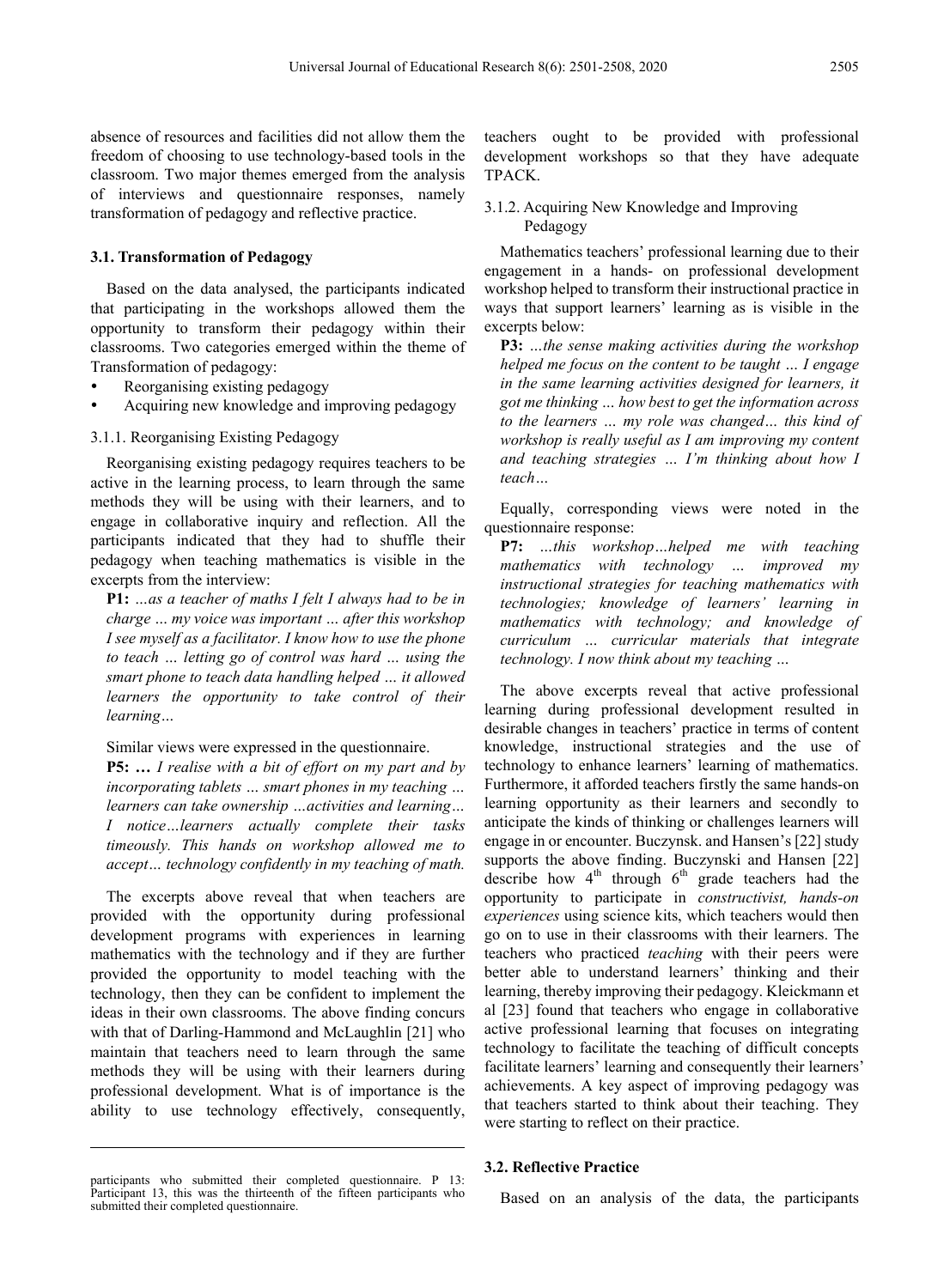indicated that participating in the workshops allowed them the opportunity to reflect on their practice in the classroom. Reflective practice in the classroom entails that teachers reflect on their action to engage in a continuous learning process. Reflective practice plays an essential role in teachers' professional development Kleickmann et al [23] and requires that teachers think carefully about their own experience while undergoing professional development Mathew et al. [24].

Based on an analysis of the data three categories emerged within the theme of Reflective practice: The use of technology-based pedagogy:

- created an interactive and relevant educational context
- created a practical approach to deliver content
- created learning opportunities that are continuous and ubiquitous
- 3.2.1. The Use of Technology-Based Pedagogy Created an Interactive and Relevant Educational Context

The participants indicated that using technology-based tools created an interactive context which was relevant to their learners. By using technology-based tools, the participants indicated that teaching and learning became more collaborative and relevant. Similarly, Schön [25] maintain that technology-based tools enable learners to communicate effectively within their educational context. In addition, the participants indicated that learners would be able to identify with their use of a smart phone during lessons. These sentiments are reflected below:

**P2:** *…interesting to see how relevant the maths is when using technology…looking back at my teaching... technology will help my lessons become more enjoyable…the class will collaborate and talk more…they relate to this technology…*

**P4:** *…when we use the cell phone…the lesson is more relevant to the learner…they know what to do…they can share…learning will be more interesting and fun for them…*

**P15:** *…this is the first professional development workshop I have attended…I can see how using technology in the class makes the lesson more interactive…my friends told me…I didn't believe it…I will need to change my belief now…I need to get more support…*

Similar ideas were reflected in the questionnaires. Participant 15 indicated that through reflecting on his practice, he was willing to change his attitude towards using technology in the classroom, but he needed more professional development to help him. Thus, it is important that teachers are provided with support to improve their TPACK as they embrace the 4IR. Along similar lines, Ojo, and Adu [26] maintains that the incorporation of technology into educational contexts ought to be supplemented by continuous reflection.

3.2.2. The Use of Technology-Based Pedagogy Created a Real-World Approach to Deliver Content

The participants were of the opinion that using technology-based pedagogy, the mathematics content was delivered in a more realistic way. The use of technologybased tools allowed the teachers to reflect on their practice to include real-world contexts and examples. This is reflected in the interview data that follows:

**P8:** *…when I tried this in my class…allowed me to search for real examples to show learners…they could identify with the maths…it allowed for meaningful learning…*

**P9:** *…this is my first workshop of this kind … made me think about how I teach…I need to change my attitude about using technology…we don't have projectors at school…but I can now use a video on my phone and show learners examples of sampling and how to arrange real examples of data into categories…*

**P13:** *…I don't use technology in my teaching…we don't have access to technology at school…but I think I need to change how I do things…I can use my phone…my class can see how maths is real…I can use real world examples…technology makes it easy to do this…the workshops made me rethink what I do in class…*

These sentiments were also echoed in the questionnaires. Additionally, the participants indicated that as the workshops progressed, they continuously thought about their own educational contexts and how they would apply what was being demonstrated in each workshop within their own classrooms. Similarly, the use of technology-based pedagogy is about thinking about and constructing real world contexts in meaningful ways to improve knowledge production and understanding of concept Cloete, [27]. We also need to concede that access to technology (for example P9 and P13) may create concerns with using technology-based tools Ojo and Adu [26], however, the issue of TPACK is of importance Montrieux et al. [28]. We ought to support teachers by continuously providing professional development to support them as they embrace the 4IR.

3.2.3. The Use of Technology-Based Pedagogy Created Learning Opportunities That Are Continuous and Ubiquitous

The participants indicated that using technology-based tools created teaching and learning opportunities that could be continuous and ubiquitous. This is evident in the interview transcripts that follow:

**P6:** *… maths problems could be found on the net…I can use this in my teaching… and my learners can get this at any time … they don't need to be in the class…*

**P8:** *…by using technology … learning can take place all the time … any time or place…and my learners can continue learning even without me…*

**P11:** *…I could have tried this earlier…I heard about*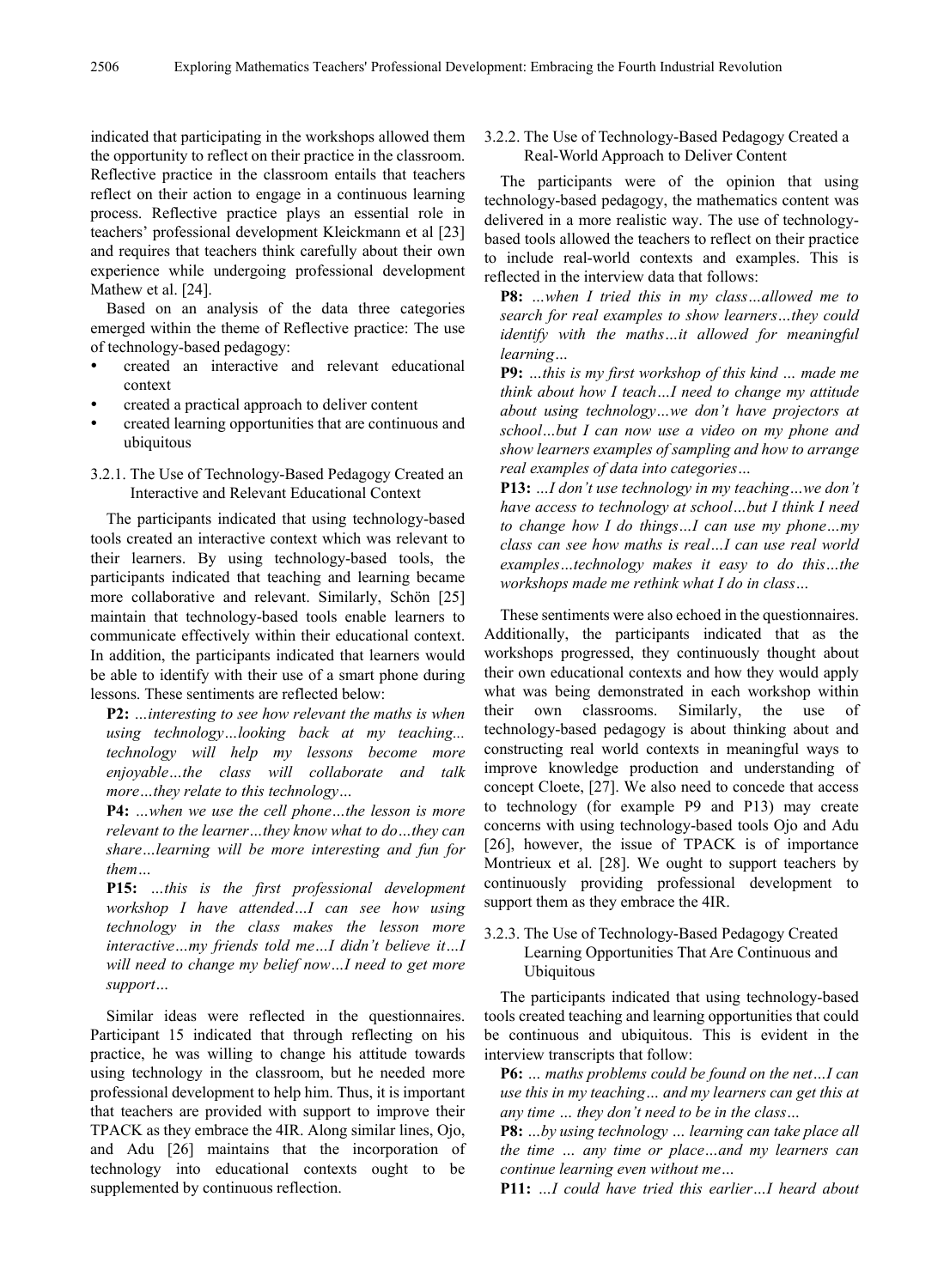*AMESA[3](#page-6-0) providing support to teachers…I am not part of AMESA…technology makes a huge difference…teaching and learning can take place all the time…*

**P13:** *…this would be perfect if we had these tools at school…but I am going to use my own phone to teach…I am going to show my learners how to use phones at home to get information…whenever they need help…*

**P15:** *…I know other teachers who use this…I never knew it would help…I will start trying by using my phone to show my class…this will help with teaching and learning…with our phones we don't have to stop learning…*

Similar responses were noted in the questionnaires. Similarly, using technology-based tools which may be used in and out of the classroom, the traditional textbook is not needed. Finger et al. [29]. Instead, learners may be directed to carefully selected online resources where they may find contemporary, applicable and stimulating resources and exercises to scaffold their understanding of fundamental concepts. Using technology-based tools, learning can take place at any time and any place, Schön [25], learning is continuous and ubiquitous. However, to ensure that teaching and learning is effective within a technology mediated educational context, the teacher ought to have adequate TPACK Montrieux et al. [28].

# **4. Conclusions**

 $\overline{a}$ 

The use of technology-based pedagogy is part and parcel of the teaching and learning process within the 21st century, more so as we embrace the Fourth Industrial Revolution (4IR). Our findings reveal that most participants used technology-based tools for effective teaching and learning of mathematics in their classrooms. The overall aim of the article was to illustrate mathematics teachers' professional development as they embraced the 4IR. Based on an analysis of the data generated, mathematics teachers transformed their pedagogy which necessitated a reflection on their practice. Our findings highlight that mathematics teachers value constructivist hands-on professional development workshops as opposed to information dissemination workshops. This particular finding has implications for policymakers with regard to what quality, hands-on teacher professional learning looks like. Policy can help support the kind of evidence based on professional development described in this study. Furthermore, participants indicated that they required support with using technology-based pedagogy effectively within their educational context. This implies that teachers'

professional development workshops focusing on TPACK is necessary.

# **REFERENCES**

- [1] Borko, H. (2004), "Professional development and teacher learning: Mapping the terrain" *Educational Researcher*, Vol. 33 No. 8 pp: 3-15.
- [2] Darling-Hammond, L. (2017), "Teacher Education around the World: What Can We Learn from International Practice?" *European Journal of Teacher Education,* Vol. 40 No. 3 pp: 291–309. doi: 10.1080/02619768.2017.1315399
- [3] Schwab, K. (2017), *The Fourth Industrial Revolution*, (New York, Crown Publishing Group).
- [4] Timperley, H. (2011), *Realizing the power of professional learning*, (London, McGraw-Hill Education).
- [5] Little, J. W. (2012), "Professional community and professional development in the learning-centered school" in Kooy, M. and van Veen, K. (Eds.) *Teaching learning that matters: International perspectives,* (London, Routledge). pp: 22–46.
- [6] Darling-Hammond, L., Chung, R. W., Andree, A., and Richardson, N. (2009), *Professional learning in the learning profession: A status report on teacher development in the United States and abroad, (*Oxford, OH: National Staff Development Council).
- [7] Avalos, B. (2011), "Teacher professional development in 'teaching and teacher education' over ten years" *Teacher and Teacher Education*, Vol. 27 No. 1 pp:10-20.
- [8] Yoon, K. S., Duncan, T., Lee, S. W-Y., Scarloss, B., and Shapley, K. L. (2007), "Reviewing the evidence of how teacher professional development affects student achievement" *Issues and Answers*, Vol. Oct 2007 No. 33 pp: 1-5.
- Liang, G., Zhang, Y., Huang, H., Shi, S., and Qiao, Z. (2015), "Professional development and student achievement: International evidence from the TIMSS data" *Journal of Postdoctoral Research*, Vol. 3 No. 2 pp: 17–31.
- [10] Unal, H., Demir, I., and Kilic, S. (2011), "Teachers' professional development and students' mathematics performance: Findings from TIMSS 2007" *Procedia Social and Behavioral Sciences*, Vol. 15 No. 1 pp: 3252–3257.
- [11] Kwon, O. N., and Ju, M. K. (2012), "Standards for professionalization of mathematics teachers: Policy, curricula, and national teacher employment test in Korea" *ZDM. The International Journal on Mathematics Education*, Vol. 44 No. 2 pp: 211–222.
- [12] Desimone, L. M. (2009), "Improving impact studies of teachers' professional development: Toward better conceptualizations and measures" *Educational Researcher*, Vol. 38 No. 3 pp: 181–199.
- [13] OECD (2010), *Pisa 2009 results: What students know and can do – student performance in reading, mathematics and science (Volume I)* http://dx.doi.org/10.1787/97892640914 50-en (Paris, OECD Publishing).

<span id="page-6-0"></span><sup>3</sup> Association for Mathematics Education of South Africa (AMESA) is a professional body for mathematics teachers in South Africa. AMESA also conducts professional development workshops for mathematics teachers.